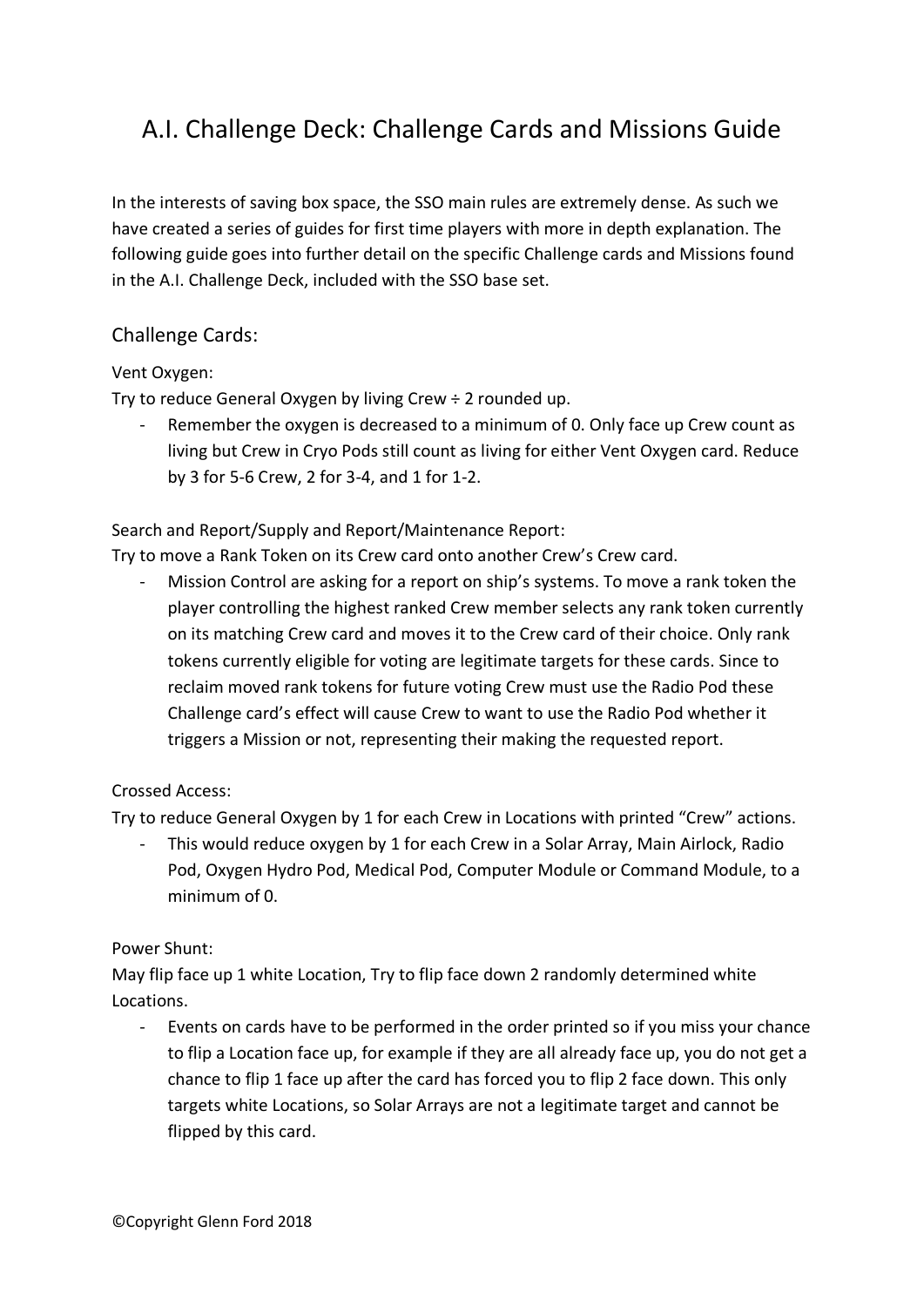### Emergency Safety Protocol:

Try to flip face down a Location with the highest or equal highest max Crew number.

The targeted Location will be, in order, the Central Corridor, Rec Room, Main Airlock, any Pod or any Module and any Array. Remember both that a face down Location cannot be flipped face down and that all face down Locations lose their max Crew number value, so any face down Location is not an eligible target for this card. Should a Pod, Module or Array have the highest remaining max Crew number then the player controlling the highest ranked Crew member chooses which of the available Locations to flip. Note that if the Computer Specialist is in a Location it will not be eligible to be flipped so that if they are in the Central Corridor the Rec Room would be flipped, for example.

#### Targeted Life Support Failure:

Try to flip face down a Location with the most or equal most Crew in it.

If multiple Locations have equal most Crew the player controlling the highest ranked Crew member chooses which Location to flip. For example, if there are 2 Crew in the Main Airlock and 2 in the Radio Pod and 1 in each Module, then either the Main Airlock or Radio Pod will be flipped. Note that if the Computer Specialist is in a Location it will not be eligible to be flipped so that if they are in the most occupied Location the next most occupied will be flipped. In the event that all Crew are in a single Location including the Computer Specialist then a vacant Location will be flipped face down.

## Missions:

1 – Search Pattern Fail – Mission Guide =  $0$ Punishment – Try to reduce all Crew Morale by 2. Succeed – All Crew in different Locations. Reward – May flip 1 Challenge card. Mission Guide – 0 1 2

The Crew need to search the ship as well as they can, to do so all living Crew need to be in separate Locations during the Check Phase step 6. They need to achieve this only once, not for the full count of the Mission Guide.

2 – Emergency Oxygen Protocol Fail – Mission Guide =  $0$ Punishment – Try to reduce General Oxygen by 4. Succeed – All Crew Personal Oxygen = 1+. Reward – May increase General Oxygen by 6. Mission Guide – 0 1 2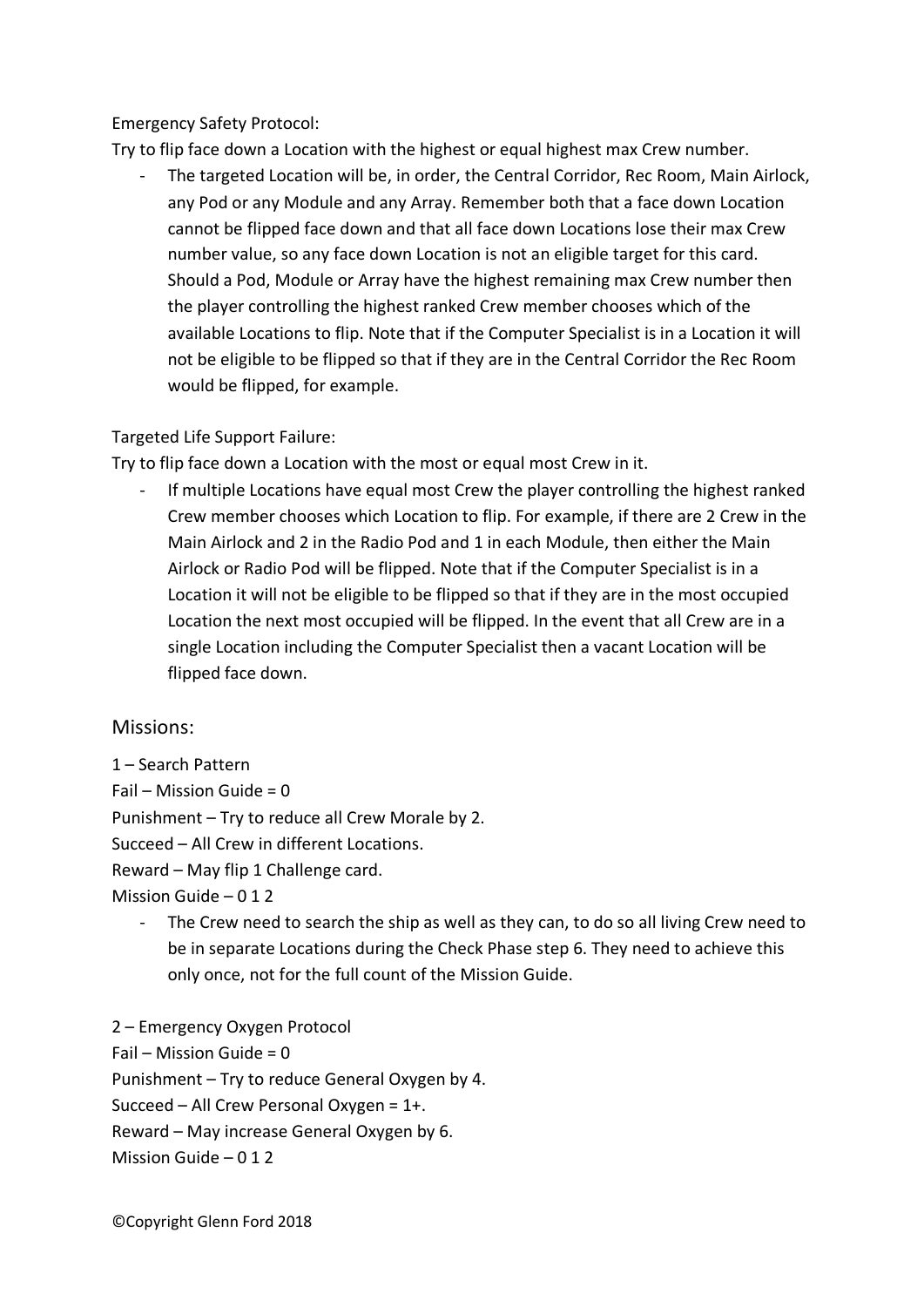- This Mission activates when something is amiss with the oxygen system, in order to reboot the system all Crew must have Personal Oxygen as a safety measure in case when they switch it off and on again it doesn't turn back on. All living Crew need to have Personal Oxygen, even if in the Cryo Pod. The punishment reduces oxygen to a minimum of 0, the reward to a maximum of the set up level and players can refuse the reward if they feel it is to their advantage.

3 – Full Status Report

Fail – Mission Guide = 0

Punishment – All face up Mission's Fail conditions count as fulfilled.

Succeed – 0 rank tokens on this Mission.

Reward – May flip 1 Challenge card.

Mission Guide – 0 1 2

- This Mission requires that the Crew who voted for it remove their rank tokens from it therefore using the Radio Pod to succeed, representing them making their full status report. Note that this Mission's punishment causes all other Mission's fail conditions to count as fulfilled, it does not cause them to instantly fail, simply that they will fail during the next Check Phase.

4 – Re-align Solar Arrays

Fail – Mission Guide =  $0$ 

Punishment – Try to flip 1 Solar Array.

Succeed – Crew in every Solar Array, minimum 1.

Reward – May flip 2 Challenge cards.

Mission Guide – 0 1 2 3 4

- Remember that face down Locations lose all qualities except colour, so face down Arrays do not count as Arrays and need not be occupied to complete this Mission, nor can they be flipped face up using its punishment. Intentionally shutting down Arrays with the Computer Module to make this Mission easier is a viable tactic, though note that 1 must remain face up to be occupied.
- 5 A.I. Shut Down

Fail – "Crew" action printed on a Location used this Phase.

Punishment – Try to reduce all Crew Morale by 1.

Succeed – Mission Guide =  $0$ 

Reward – May flip 2 Challenge cards.

Mission Guide  $-0123$ 

All that is needed to complete this Mission is that Crew do nothing. Note that since failure comes before success in SSO they will need to do so for 4 turns. Crew can still move and use "Crew" actions printed on their Crew cards (such as the Astronaut) or Location abilities that are not "Crew" actions such as the Rec Room "Auto" ability,